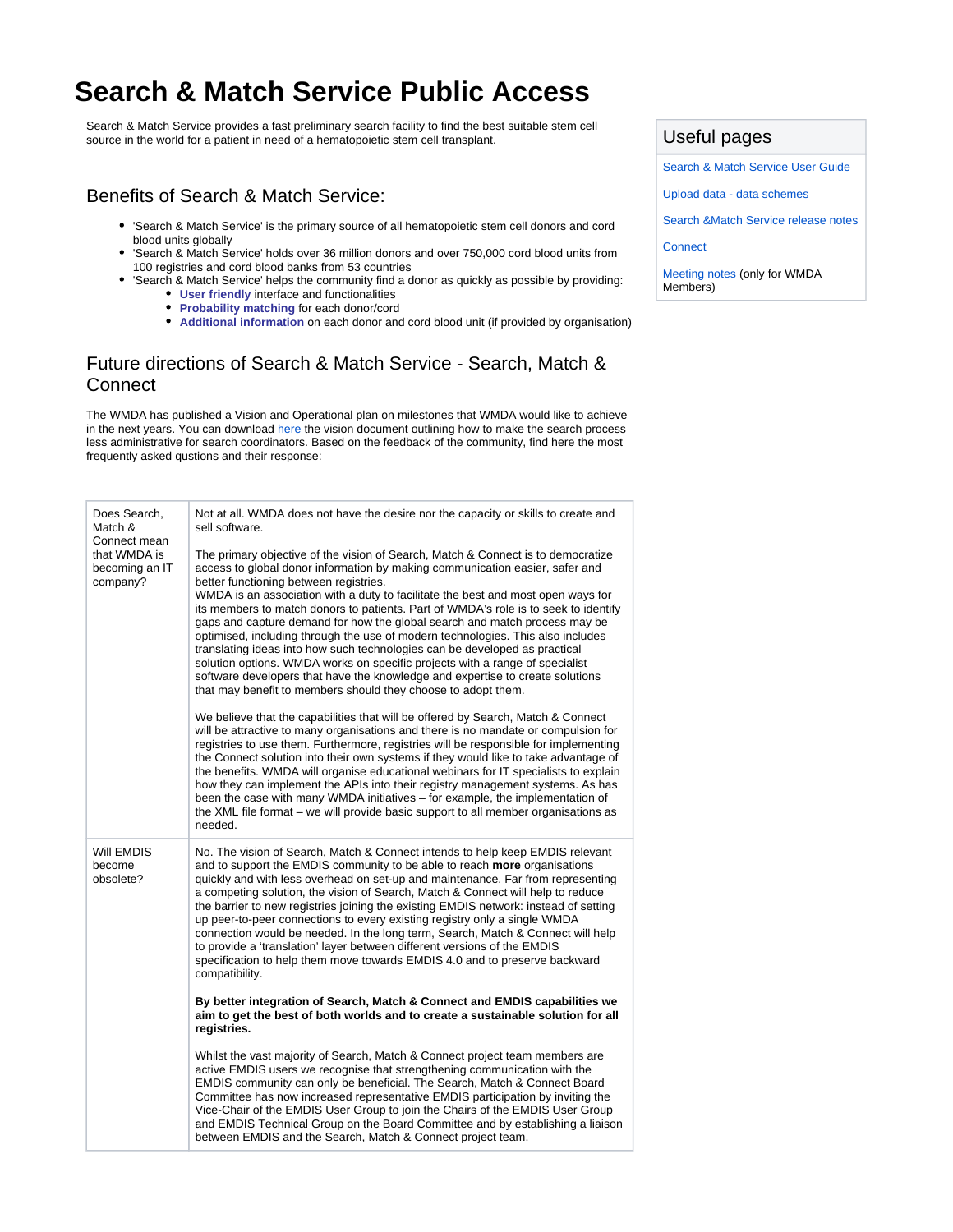| How will<br>registries<br>integrate to<br>Search, Match &<br>Connect and<br>what will be the<br>implications? | As the project progresses, we aim to work closely with a small number of<br>representative registries (e.g. a large EMDIS registry; a small EMDIS registry; a<br>non-EMDIS registry and a new member registry) to help ensure a rounded set of<br>solution options. We will build user cases from each of these perspectives and<br>provide support materials suited to each to support integration to Search, Match &<br>Connect.<br>Because of the diversity of local systems and processes currently in use across<br>the membership, it is very difficult to accurately forecast the effort that will be<br>required for each organisation to adopt Search, Match & Connect. WMDA aims to<br>deliver the API options with minimal disruption and with no forced timelines for<br>implementation meaning that registries can plan according to their priorities and<br>resource availability. |
|---------------------------------------------------------------------------------------------------------------|--------------------------------------------------------------------------------------------------------------------------------------------------------------------------------------------------------------------------------------------------------------------------------------------------------------------------------------------------------------------------------------------------------------------------------------------------------------------------------------------------------------------------------------------------------------------------------------------------------------------------------------------------------------------------------------------------------------------------------------------------------------------------------------------------------------------------------------------------------------------------------------------------|
|                                                                                                               | • EMDIS registries will have to set up one single connection with the EMDIS<br>proxy. Apart from this change, there will be a minor impact on current registry<br>operations and the designated person will be authorised to decide on the<br>business relationships.<br>Non-EMIDS registries will have to set up an API connection to Connect,<br>which requires careful mapping of data definitions to be sure that they are<br>aligned with the EMDIS data dictionary. WMDA will assist them with a step-by-<br>step plan and connect them with software vendors that can help them.                                                                                                                                                                                                                                                                                                          |
|                                                                                                               | Our working assumption – based on member feedback - is that most organisations<br>will wish to connect to Search, Match & Connect directly from their registry<br>management solution. If demand dictates, WMDA will provide both basic<br>functionality on the WMDA Search & Match web-site and invest in basic<br>connectors (for example to MS-Excel) for those that do not have any in-house<br>capability. We will also continue to work with Steiner Ltd. (and any other relevant<br>software vendors) to help small and new entrant organisations to build their IT<br>capability.                                                                                                                                                                                                                                                                                                        |
|                                                                                                               | An EMDIS registry planning to upgrade its internal registry software should<br>take into account the new developments as part of the architectural design<br>of its registry software.<br>WMDA aims to make available the capability to request confirmatory typing/<br>extended typing via Search, Match & Connect by the end of 2020. The journey will<br>start in 2020 to define work up definitions, which can be made available in 2021.                                                                                                                                                                                                                                                                                                                                                                                                                                                    |
| Will the role of<br>registries be<br>undermined by<br>the<br>developments of<br>Search, Match &<br>Connect?   | Some registries are worried that they will become redundant and that transplant<br>centres will become fully self-service through access to Search, Match & Connect.<br>The Connect solution will address this by mandating that potentially interested<br>transplant centres will have to work through an 'assigned broker'. The transplant<br>centre can search in Search & Match and transfer their data with a simple click to<br>the registry which will then provide specialist value-added services to progress<br>through the donor provision process.                                                                                                                                                                                                                                                                                                                                   |
| How will I keep<br>control of my<br>registry's<br>relationships<br>with other<br>organisations?               | Search, Match & Connect will ensure that registries get improved responsibility for<br>keeping control over their connections to other business partners. A user-friendly<br>'dashboard' will be implemented to allow designated registry users to define and<br>control communication settings. For example, if registry A is consistently not<br>paying their invoices, registry B can stop their business connection with a simple<br>click. Besides, a communication matrix will be visible to members on the WMDA<br>Share site in which all registries can see how communication protocols are set<br>across all members.                                                                                                                                                                                                                                                                  |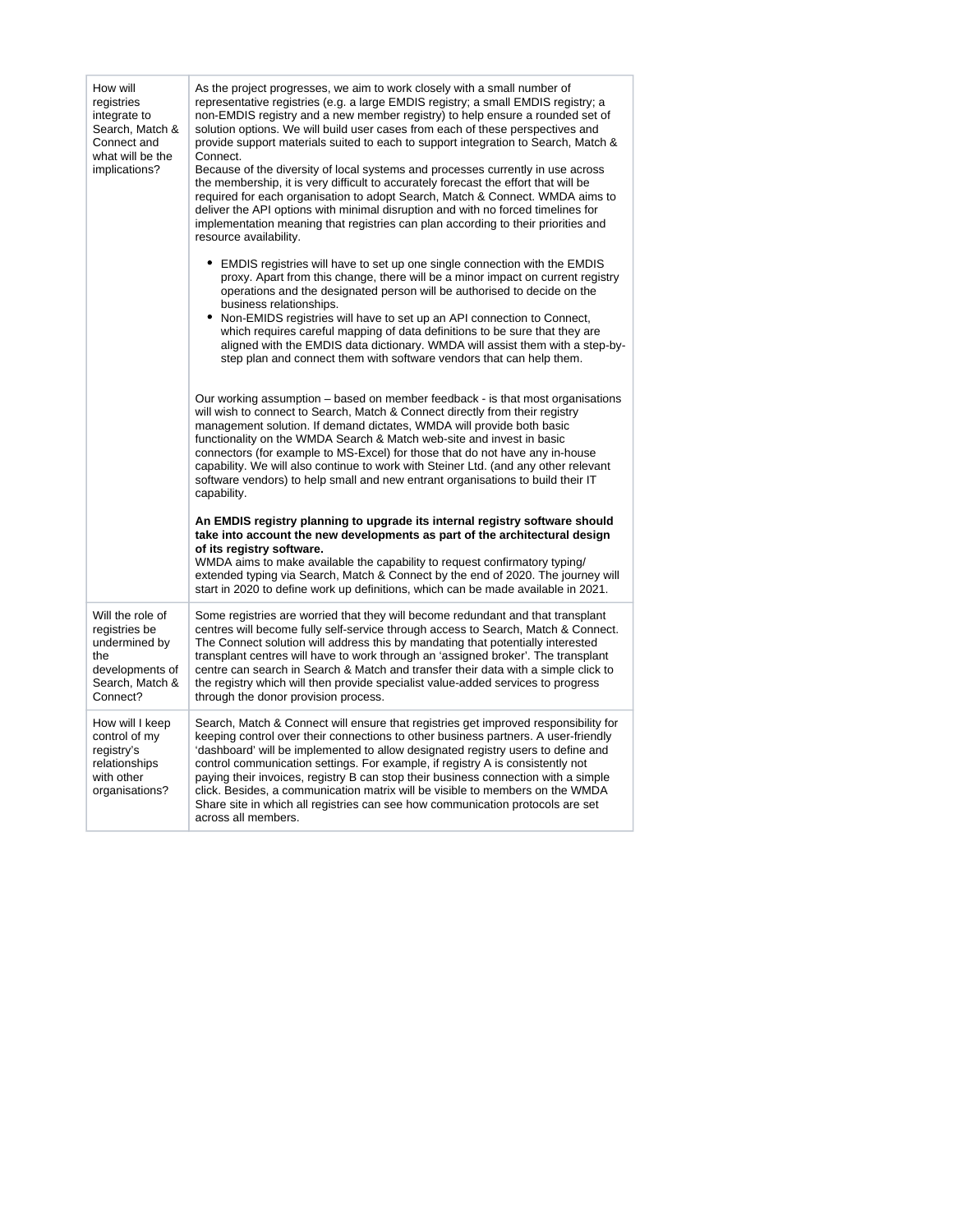| The technical<br>details proposed<br>are quite broad<br>and not<br>specified in<br>detail.                                                       | The WMDA Search, Match & Connect Vision and Operational Plan sets the overall<br>direction rather than attempting to define all the details. Refining the detailed<br>specifications and plans will continue to be the responsibility of the project delivery<br>team and will be subject to approval by the governance groups at the appropriate<br>points in the project life-cycle. WMDA is keen to include perspectives so please do<br>volunteer if you feel you can contribute to the development of the technical<br>requirements.                                                                                                                                                                                                                                      |
|--------------------------------------------------------------------------------------------------------------------------------------------------|--------------------------------------------------------------------------------------------------------------------------------------------------------------------------------------------------------------------------------------------------------------------------------------------------------------------------------------------------------------------------------------------------------------------------------------------------------------------------------------------------------------------------------------------------------------------------------------------------------------------------------------------------------------------------------------------------------------------------------------------------------------------------------|
|                                                                                                                                                  | To date, the WMDA has gone through a long journey to explore solution options<br>that pose minimal risk to members. Some elements of the proposed high-level<br>solution have been tested and are already operational and compliant with EMDIS<br>in a large registry. This means that major aspects of the development work are<br>complete and proven. The next step is to adjust the solution to the WMDA needs,<br>which will require about six months of development work. We will use the 2020 EU<br>Grant funding for this project.                                                                                                                                                                                                                                     |
|                                                                                                                                                  | Search, Match & Connect is predicated on registries being able to rely upon as a<br>'single source of truth' which means that data quality is of key importance. Benefits<br>will be created for organisations that upload their data regularly. The Search &<br>Match Service will provide information about when the last update has been<br>received. Besides, the NMDP will use a copy of the Search & Match Service for<br>their upfront search soon. This means that registries only have to exchange their<br>donor data with a single connection to be visible in all searches globally. Bi-lateral<br>exchange of data or special data hubs will continue to serve a purpose for some<br>organisations but will not be a pre-requisite for the global search process. |
| Can you explain<br>more about the<br>EU Grant<br>funding and<br>what this will<br>pay for?                                                       | The EU Operational Grant covers work across WMDA. The WMDA will use the<br>grant to speed up projects that usually take longer. For example, the development<br>of the new SEAR/SPEAR system and the certification of our accreditation<br>programme.                                                                                                                                                                                                                                                                                                                                                                                                                                                                                                                          |
|                                                                                                                                                  | A part of the funding will be used for the development of Search, Match &<br>Connect. The relevant milestones defined for the grant are as follows:<br>• 2018: the implementation of the XML file format<br>. 2019: the implementation of GRID and the development of the vision<br>• 2020: the realization of Connect: Confirmatory typing/ extended typing request<br>. 2021: the realization of Connect: Work up request                                                                                                                                                                                                                                                                                                                                                    |
|                                                                                                                                                  | One of the conditions of the grant for 2019 is for the WMDA to seek membership<br>input and consultation for the plans to be developed in 2020 and 2021.<br>We are confident that the development costs of the Search, Match & Connect<br>capabilities will be fully met by the EU grant.                                                                                                                                                                                                                                                                                                                                                                                                                                                                                      |
| How will Search,<br>Match &<br>Connect be<br>supported and<br>maintained in<br>the long-term?<br>Should<br>members expect<br>their fees to rise? | The maintenance costs are an important consideration in how we are working with<br>technical experts to design the project. The design principles will help ensure that<br>the costs of hosting and maintenance of the APIs are kept as low as possible. The<br>messaging system, which is needed to facilitate the AMQP (Advanced Message<br>Queuing Protocol) messages between organisations, will require 1 IT full-time<br>equivalent (FTE) support post. This post will be provided directly within the WMDA<br>office team. Please note that the 1 FTE cost is already currently covered in the<br>membership fees.                                                                                                                                                      |
|                                                                                                                                                  | The hosting and support arrangements should not lead to increased member fees<br>but this will be partly dependent on the levels of service and support that the<br>membership at large request (e.g. immediate service fail-over versus recovery in x<br>hours). Options for the detailed service support levels are currently being<br>developed under the guidance of the Project Steering Group and will be published<br>for member consultation soon. WMDA does not expect membership fees to<br>increase as a result of Search, Match & Connect for at least 3 years (besides<br>inflation correction).                                                                                                                                                                  |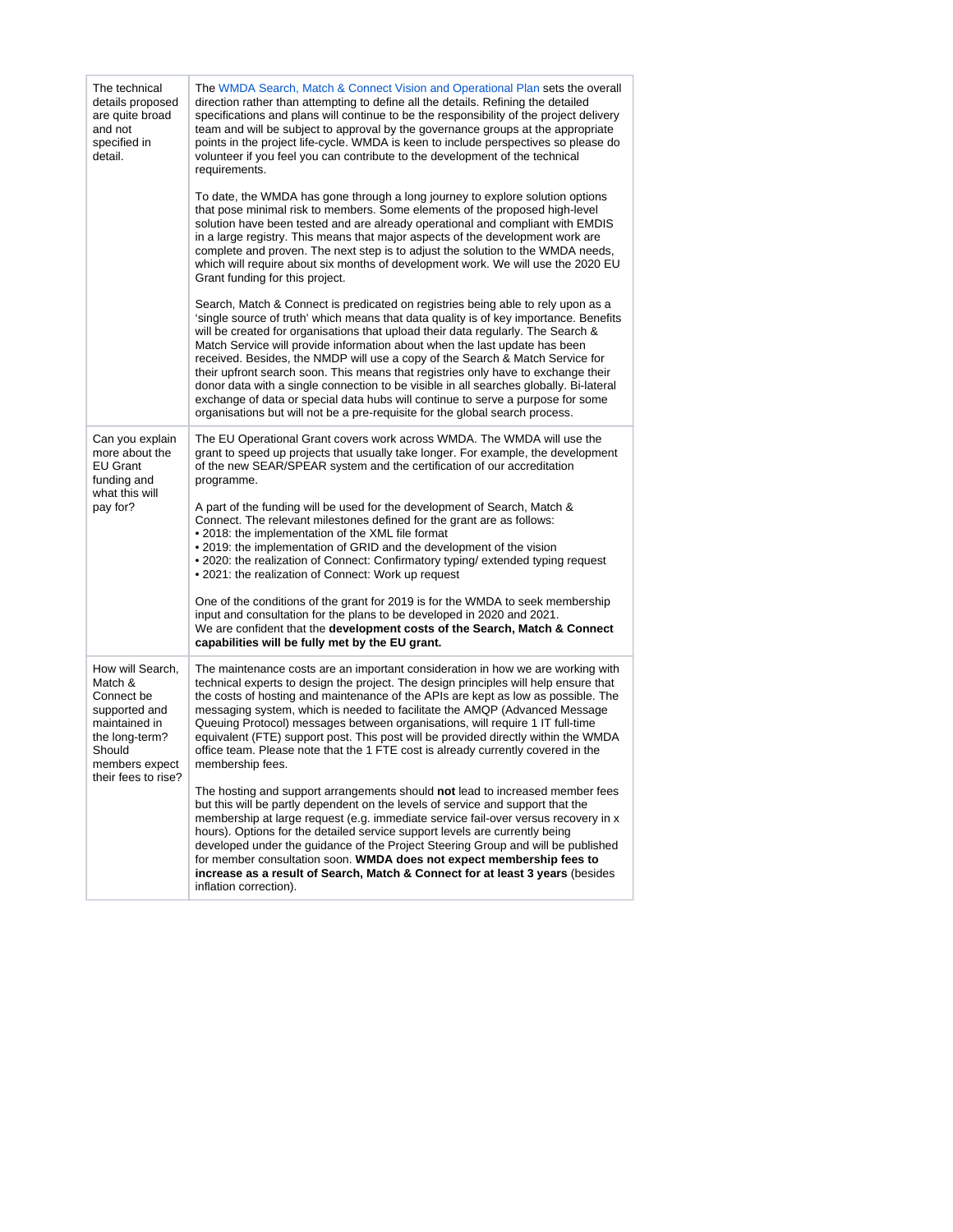| Do you<br>anticipate any<br>issues with<br>GDPR or data<br>security?                                                                                                                               | The move to a single source of truth for donor searches gives more control and<br>assurance to registries from a GDPR standpoint. WMDA is exploring the practice<br>of operating its services from the Microsoft Azure cloud environment, based in<br>Europe.<br>Migration to the cloud offers several benefits to WMDA and its members. These<br>include the following:<br>. Standardisation and consolidation of hosting will lower the costs compared to a<br>continuation of dedicated infrastructure in local data centres;<br>• Cloud service providers are making significant investments in cyber-security that<br>is generally not feasible for 'on-premises' systems. Gartner predicts that through<br>2020, services on public cloud infrastructure will suffer at least 60% fewer security<br>incidents than those in traditional data centres;<br>• Cloud providers achieve very high levels of redundancy in their environments and<br>provide a wide array of options to improve system resilience and can address data<br>sovereignty issues.<br>By choosing a good mix of service options (what is an acceptable downtime,<br>disaster recovery plan, security risks, data loss and leakage prevention), WMDA<br>can work towards a robust solution within the current budget limits. This may also<br>help the AMQP messaging solution of EMDIS. In contract negotiations, the WMDA<br>will strive that the accountability of data security will be on the side of the cloud<br>provider. |
|----------------------------------------------------------------------------------------------------------------------------------------------------------------------------------------------------|-------------------------------------------------------------------------------------------------------------------------------------------------------------------------------------------------------------------------------------------------------------------------------------------------------------------------------------------------------------------------------------------------------------------------------------------------------------------------------------------------------------------------------------------------------------------------------------------------------------------------------------------------------------------------------------------------------------------------------------------------------------------------------------------------------------------------------------------------------------------------------------------------------------------------------------------------------------------------------------------------------------------------------------------------------------------------------------------------------------------------------------------------------------------------------------------------------------------------------------------------------------------------------------------------------------------------------------------------------------------------------------------------------------------------------------------------------------------------------------------------------------|
| I don't feel that<br>the WMDA is<br>being<br>transparent in<br>the running of<br>Search, Match &<br>Connect: how<br>do I know my<br>interests are<br>represented and<br>how do I hear<br>feedback? | The initial thoughts and plans for Search, Match & Connect were presented and<br>debated in WMDA forums dating back to 2017 (including, for example, at the<br>WMDA Open Meetings in Marseille, Minneapolis, Munich and Noordwijk) with<br>regular updates and calls for participation in Stem Cell Matters and member<br>surveys. More recently, a short newsletter called Connect has been launched by<br>WMDA that focusses exclusively on Search, Match & Connect.<br>The Search, Match & Connect Board Committee has had this project on the<br>agenda of its monthly meeting for some 18 months. Moving forward, the status of<br>the project and issues for escalation will be raised formally at each monthly<br>meeting. Senior registry personnel representing all relevant working groups and<br>committees sit on the Search, Match & Connect Board Committee and have a<br>direct influence on decision making.<br>The Search, Match & Connect Board Committee is made up as follows:                                                                                                                                                                                                                                                                                                                                                                                                                                                                                                          |

| Henny Braund        | Committee Chair                | Anthony Nolan                |
|---------------------|--------------------------------|------------------------------|
| Evelyne Marry       | <b>EMDIS User Group</b>        | <b>FGM</b>                   |
| David Steiner       | <b>EMDIS Technical Group</b>   | Steiner Ltd.                 |
| Carlheinz Muller    | Member at large                | <b>7KRD</b>                  |
| Mike McCullough     | Board Rep. for IT              | <b>NMDP</b>                  |
| Matti Korhonen      | <b>GEMS</b>                    | <b>Finland Blood Service</b> |
| Lydia Foeken        | <b>Executive Director WMDA</b> | <b>WMDA</b>                  |
| Hans-Peter Fherhard | <b>Bioinformatics</b>          | <b>7KRD</b>                  |
| Jenna Schurmeier    | Data Dictionary Group          | ABMDR                        |
| Claudia Ruff        | Donor Listing W/G              | <b>DATRI</b>                 |
| Danny Attias        | Security & Privacy W/G         | Anthony Nolan                |
| <b>Guy Parkes</b>   | Registry Ops Oversight         | <b>NHSBT</b>                 |
| Hugh Allen          | Communications                 | Anthony Nolan                |
| David Townsley      | Project support                | <b>WMDA</b>                  |
| Simona Pollichieni  | <b>EMDIS User Group</b>        | <b>IBMDR</b> (requested)     |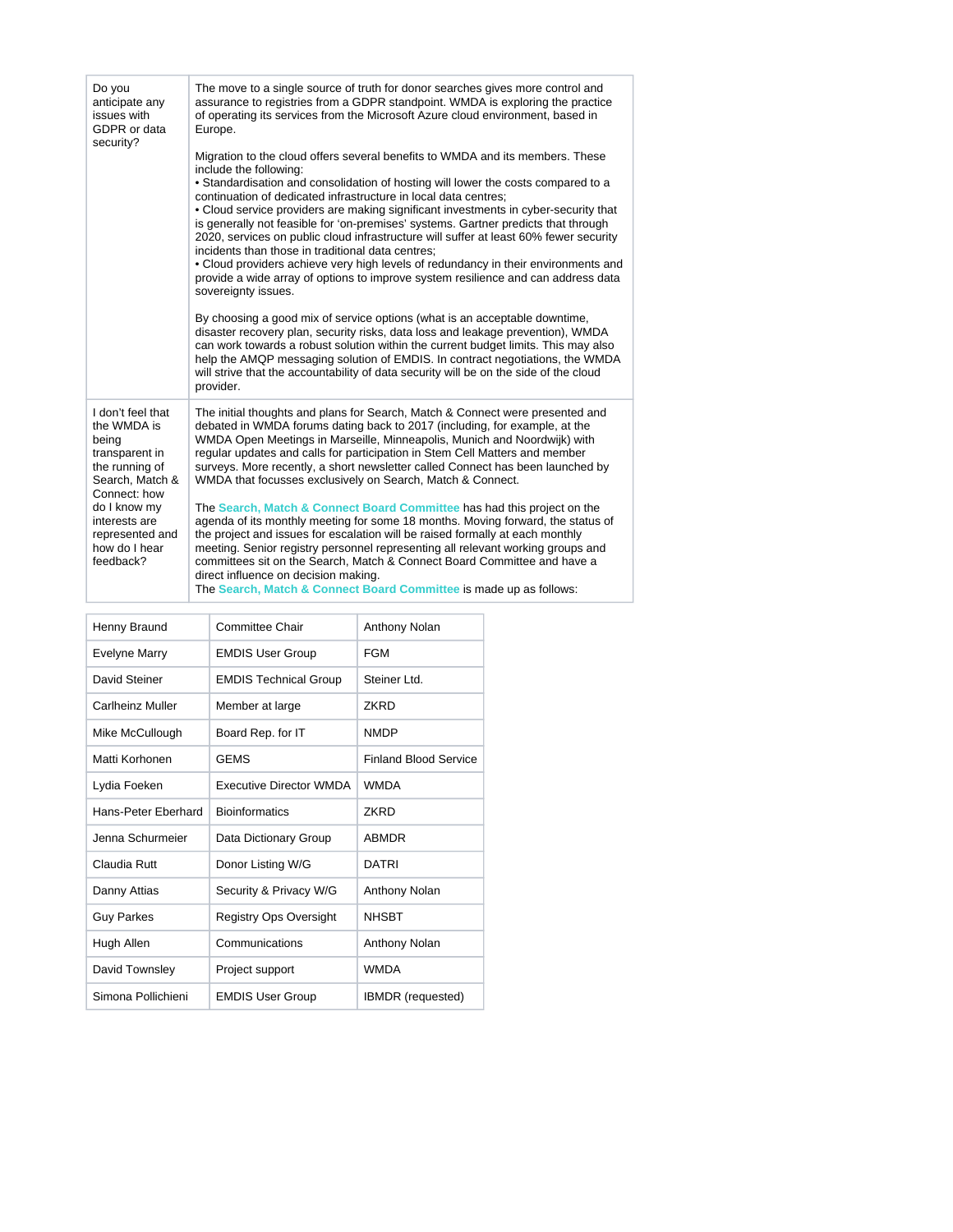Each of the Board Committee members have an equal say in steering the direction of the project and are expected to bring the views and feedback of their constituent group to the table. Likewise, committee members are to be assumed to present relevant feedback to their groups. The notes of each Committee meeting are open to all members on the WMDA Share site [\(https://share.wmda.info/x/XwcjF](https://share.wmda.info/x/XwcjF)). If you can't find what you're looking for or don't feel you are getting the updates from your relevant Board Committee member(s), then please do not hesitate to contact the project team direct via the WMDA office as they'll be delighted to discuss things in detail.

Technical assurance and approval of the technical designs for Search, Match & Connect is now the remit of the **Project Steering Group**.

This group is comprised of a smaller number of experienced IT executives who also sit on the Board Committee. They are as follows:

| Mike McCullough NMDP | <b>NMDP</b>   |
|----------------------|---------------|
| Danny Attias         | Anthony Nolan |
| Hans-Peter Fherhard  | 7KRD          |
| Lydia Foeken         | <b>WMDA</b>   |

From the registry operations perspective, a **Registry Operations Oversight Group** has been established to assure that operational principles are considered in the design and build of solutions. The members of this group are as follows:

| <b>Guy Parkes</b>      | <b>NHSBT</b>          |
|------------------------|-----------------------|
| Alexander Schmidt DKMS | <b>DKMS</b>           |
| Nicoletta Sacchi       | <b>IBMDR</b>          |
| Nic Alderson           | <b>Anthony Nolan</b>  |
| Jaap Dijkman           | Matchis               |
| Charles Loh            | <b>BMDP Singapore</b> |
| Evelyne Marry          | FGM                   |
| David Winstone         | <b>NHSBT</b>          |

At the day-to-day level, the project is resourced by many part-time volunteers from a range of member organisations, 3rd-party software developers and WMDA staff. The volunteers' employers have approved their involvement and time commitment and this has resulted in the development of the Patient API and Search & Match API during summer 2019. The project delivery team is open to all member organisations and is currently being expanded to ensure better representation of smaller, non-EMDIS and new entrant organisations. On an ad hoc basis, the project convenes a **User Group** to provide input to requirements and to help with testing.

The **User Group** is open to all members and changes from time-to-time but currently is comprised of the following volunteers: